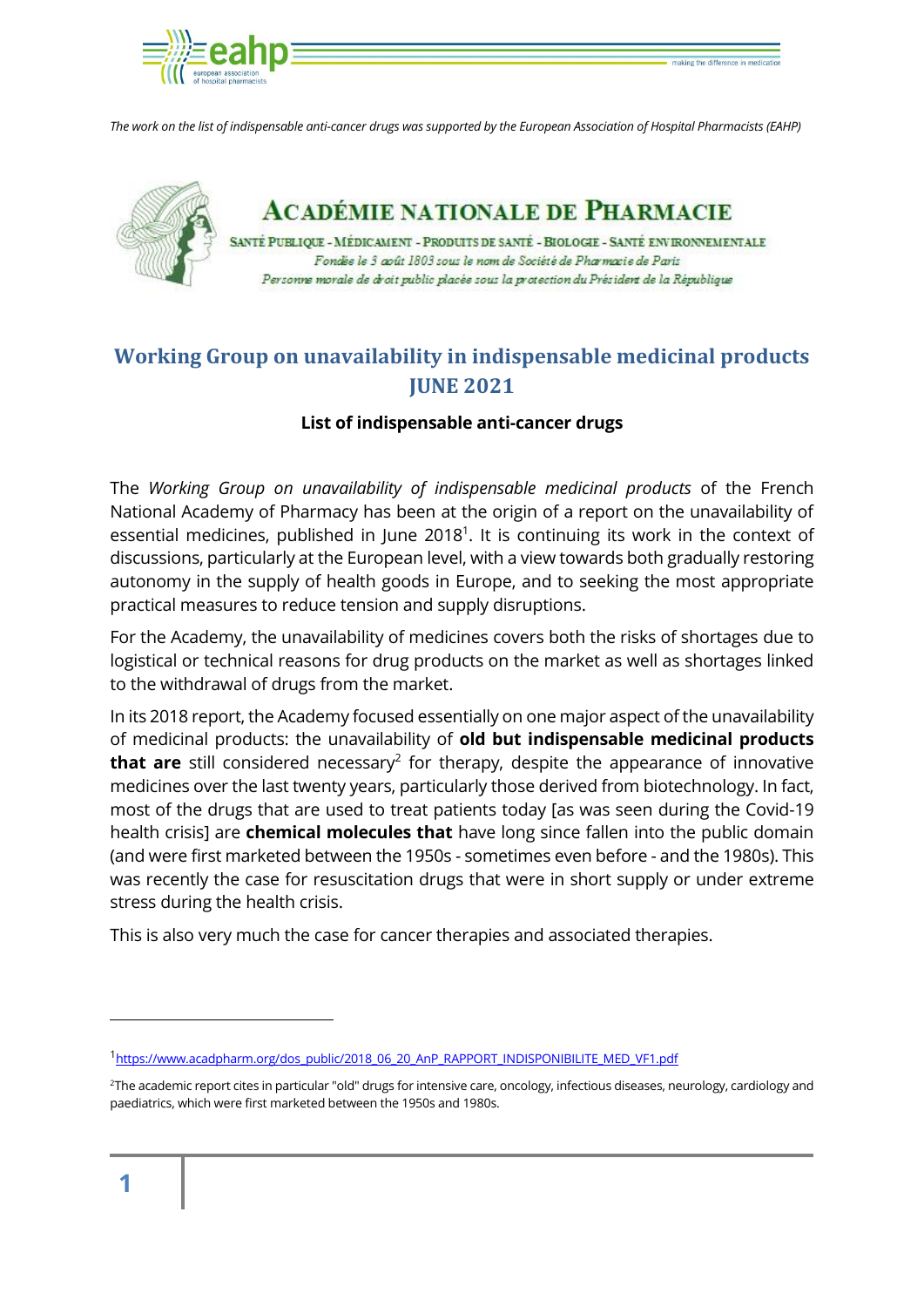The companies that first marketed these molecules have either disappeared or merged into larger pharmaceutical groups, which have disengaged over time to focus on the development of therapeutic innovations, protected by a patent.

These "old" but still indispensable molecules are now largely marketed by specialized units of the pharmaceutical industry, known as **generic drugs,** some of which appeared *ex nihilo*  in the 1990s and 2000s.

In terms of their availability on the market, **indispensable old anti-cancer medicinal products** are often victims of an economic reality linked to their age, which results in increasingly low prices that make them unprofitable for operators. However, these anticancer molecules require expensive operating conditions for their synthesis and processing into drugs. Indeed, these are molecules with high pharmacological and toxic activity (proven carcinogenic potential) requiring work in confinement with the implementation of expensive barrier technologies, sometimes even requiring totally dedicated and isolated factories and factory sectors. In addition to these constraints, there is another one, linked to the fact that most of the drugs are administered by injection, that of production in a sterile environment.

Thus, both the production of these active ingredients and the production of injectable forms are subject to quite costly technological constraints, which are understandable in terms of safety for handlers and the environment (protection against cytotoxic products) on the one hand, and patient safety (sterility) on the other. This explains why the number of chemical companies and pharmaceutical manufacturers is limited, or even insufficient, in the face of the growing worldwide demand.

Therefore, the Academy has been giving the alert for the last ten years or so about the need to rebuild **a market surveillance and investment strategy** in order to be less dependent on countries outside Europe, particularly in South-East Asia, which have been responsible for most of the world's chemical synthesis for the last twenty years.

The view of the Academy is that public authorities have a duty to protect citizens against possible shortages or interruption of availability (withdrawal from the market) for molecules that have fallen into the public domain*.*

**The Academy is therefore in favour of the development of a European strategy to regain autonomy in the production of active ingredients that have fallen into the public domain and the medicines prepared from them. The COVID-19 health crisis has shown how much this regaining of autonomy is a geopolitical issue of the first order.** 

To assist in this process, the Academy wishes to draw up a list of active ingredients whose supply chain should be monitored, with the aim of restoring a sufficient level of production in Europe to cope with any crisis.

In this respect, the Academy notes with interest that the United States recently released the findings of an audit launched in February by President Joe BIDEN on four supply chains deemed key to **US sovereignty**, **including medicines**. To reverse the trend, the BIDEN administration will commission a public-private consortium to identify 50 to 100 products for which **domestic production** will be sought.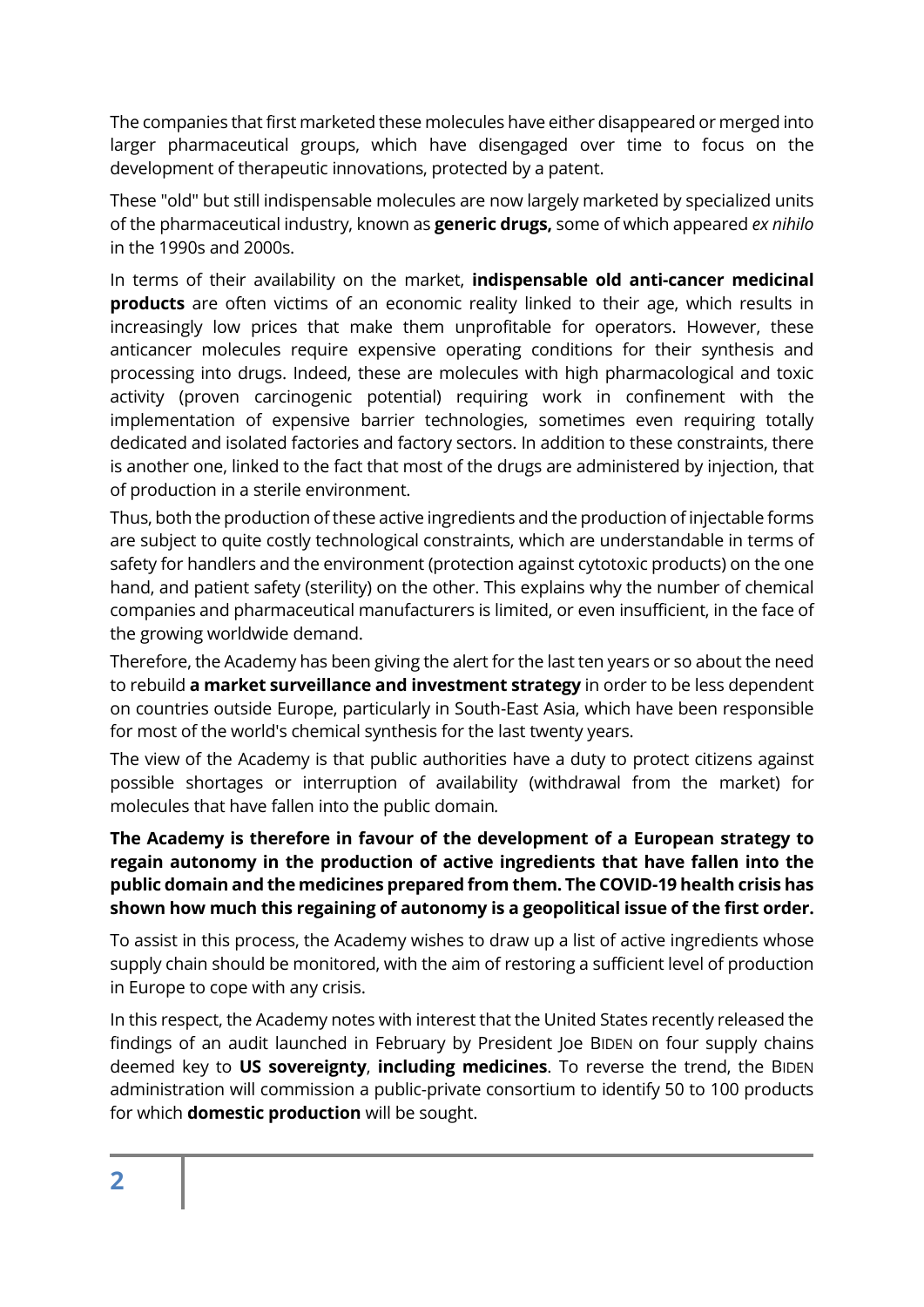The Academy supports the possibility of the EU establishing a similar list. The Academy considers that the preservation and rebuilding of domestic production capacities in the EU for key products is essential to ensure the safety of European patients.

The Academy has worked first on resuscitation and cancer drugs and will continue its work on other therapeutic classes.

This report proposes **a reflection on the old anti-cancer drugs essential to the treatment of patients**. This work takes into account the reflections made in 2018 by a working group led by the National Cancer Institute, with which the Academy was associated and the result of which has not been made public. The molecules proposed for enhanced surveillance have all or almost all had breaks in supply in recent years.

This report is intended to contribute to the reflection on the consolidation of a European list of key products. The Academy draws attention to the fact that these lists will have to be regularly updated.

The creation of a European list of key products was supported by the European Association of Hospital Pharmacists (EAHP).

# **Table of Contents**

|                          | 1. Overview of cancer therapies                                 | 4           |
|--------------------------|-----------------------------------------------------------------|-------------|
| 2.                       | The list of essential old cancer drugs to monitor at the moment | 6           |
| 2.1.                     | <b>Cytotoxics</b>                                               | 6           |
| 2.2.                     | <b>Monoclonal antibodies</b>                                    | 7           |
| 2.3.<br>2.3.1.<br>2.3.2. | <b>Hormone therapy</b><br>Prostate cancer<br>Breast cancer      | 9<br>9<br>9 |
| 2.4.                     | <b>Tyrosine kinase inhibitors (TKIs)</b>                        | 10          |
| 2.5.                     | immunostimulant: BCG maintenance therapy in superficial bladder |             |
| tumours.                 |                                                                 | 11          |
|                          | 2.6. Arsenic trioxide and ATRA                                  | 12          |
| 3.                       | <b>Supportive and adjuvant treatment</b>                        | 12          |
| 3.1.                     | <b>Supportive treatments</b>                                    | 12          |
| 3.2.                     | <b>Adjuvant treatment</b>                                       | 14          |
| 4.                       | <b>Examples of widely used protocols</b>                        | 14          |
| 5.                       | <b>Checklist</b>                                                | 15          |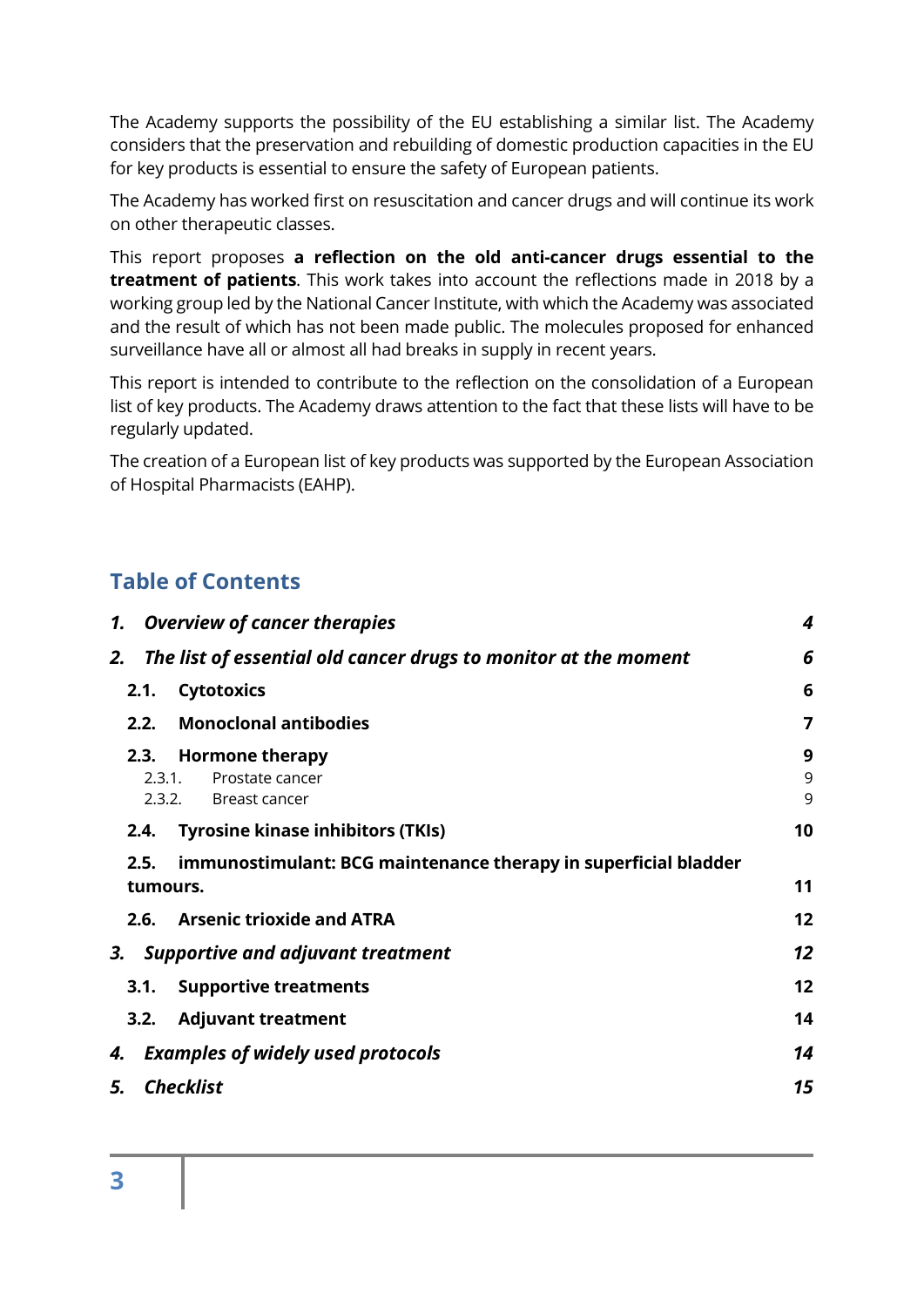## <span id="page-3-0"></span>**1. OVERVIEW OF CANCER THERAPIES**

Briefly, anti-cancer drugs can be divided into several major classes:

- conventional chemotherapy drugs, including cytotoxics;
- Targeted therapies, including monoclonal antibodies (including anti-angiogenic drugs), tyrosine kinase inhibitors (TKIs) and selective m-TOR inhibitors;
- proteasome inhibitors<sup>3</sup>;
- specific immunotherapy drugs (interferon (IFN) interleukins (IL) ;
- hormone therapy drugs (cytostatics).

The principle of treatment is to stop the multiplication (cytostatic) or destroy (cytotoxic) the malignant cells while preserving the healthy cells.

However, these treatments are highly toxic for healthy cells, and none of the cytotoxic drugs are selective for cancer cells. Thus, for all these drugs, the therapeutic margin is narrow. Moreover, in a population of malignant cells, the cells are not all at the same stage of reproduction: this makes it necessary to combine several molecules. Drug combinations also make it possible to increase efficacy while keeping the toxic effects as low as possible.

The combination of cytotoxic drugs (in particular) is the basis of many anti-cancer protocols. The combination aims to obtain either an additive or a synergistic effect. It should also be noted that the major innovations in cancer therapy over the last twenty years have largely been the result of step-by-step research into better sequencing of treatments according to the type of cancer and better control of dosage. This has resulted in increasingly well-tested protocols, which have progressively improved prognosis and obtained results that cannot be compared with those of the past, with a comparable product portfolio.

In this context, if a single drug is missing from a proven protocol, the difficult balance between effectiveness against cancer cells and reduction of undesirable effects on healthy tissues is disrupted, compromising the patient's outcome. **This less favourable outcome** is necessarily at the heart of the concerns of health professionals, who make every effort daily to ensure that every patient, in all their diversity, is supported in this vital struggle, to the best of their knowledge and the state of the art.

It is therefore essential to look at the availability of these molecules and useful dosage forms.

<sup>&</sup>lt;sup>3</sup> Proteasome inhibitors are growth factor inhibitor treatments used to help kill cancer cells, because when they block proteasomes, proteins build up within the cells and destroy them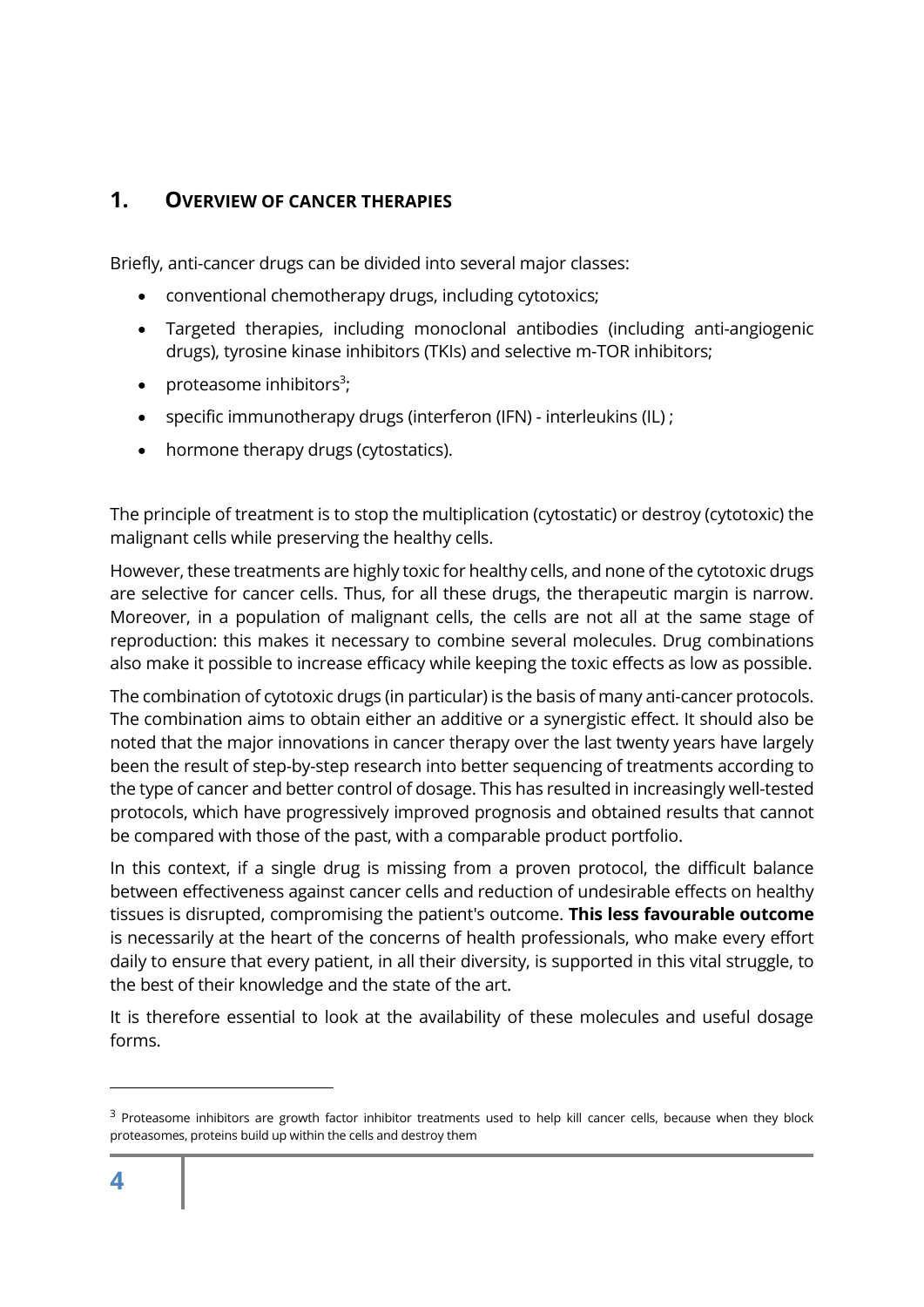It is easy to understand that it is difficult to prioritize anti-cancer drugs, because by their very nature, many are "irreplaceable":

- o There are indeed molecules that are found in **all** or almost **all the protocols**; these must obviously be available **in necessary and sufficient quantities to satisfy the demand** of all the Member States of the Union, and the question of production capacity arises because world demand is increasing;
- o at the other end of the chain, there are also molecules that will only be useful in **rare** or even rarer **cases** (sometimes comparable to orphan diseases in terms of prevalence) but which are essential for the resolution of certain cancers, particularly in paediatrics; for them, there is the question of the number of industrial operators likely to respond to these "small markets" and **it is not unusual to see operators withdraw**, because the intrinsic manufacturing cost (linked to the various regulatory and technological constraints) cannot be compensated for by the volume.

In the next few paragraphs, we will review the DCIs that seem to require particular protection.

It is important to be aware that the proposed list will need to be regularly reviewed, particularly to add molecules.

Since it is impossible to know whether the phenomenon observed with very old molecules will not be reproduced in the future for molecules currently "protected" by a patent, when they fall into the public domain.

In particular, biological molecules (derived from biotechnology) do not figure greatly in the current list, because their profitability is assured at present. They will need to be monitored as they gradually enter the public domain. Most of these molecules are not produced in Europe.

However, for them, the "entry ticket" to benefit from the production of biosimilar medicines **on the European continent** will necessarily be higher because of the sophisticated technologies that their production requires. If we wish to aim for a certain degree of European autonomy, we must create correct mechanisms to facilitate their production on this territory for the benefit of European patients.

The medicines highlighted in red in this report are considered ESSENTIAL key products by the National Academy of Pharmacy.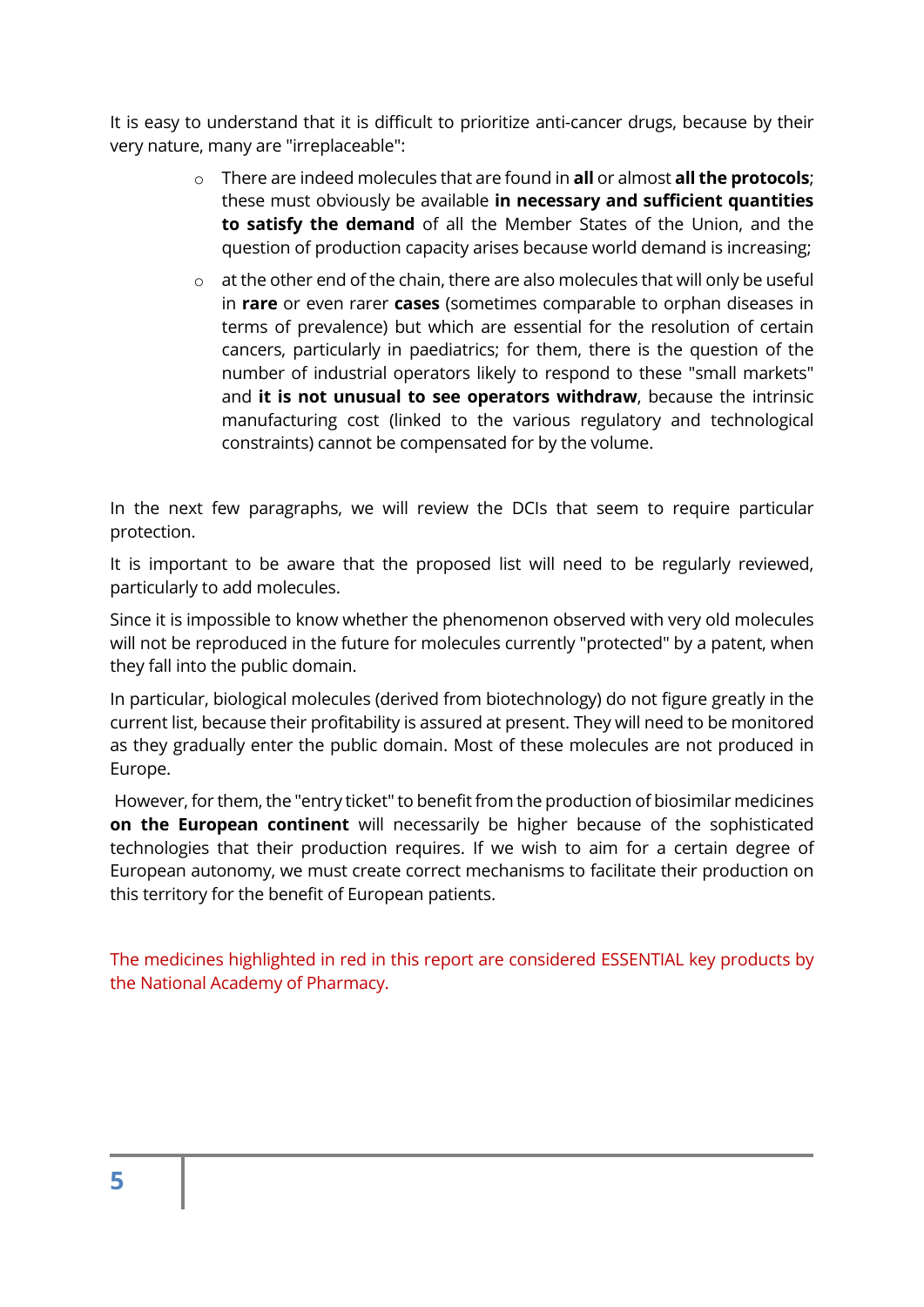### <span id="page-5-0"></span>**2. THE LIST OF ESSENTIAL OLD CANCER DRUGS TO MONITOR AT THE MOMENT**

### **2.1. Cytotoxics**

<span id="page-5-1"></span>These are essentially chemically synthesized molecules.

Cytotoxics are classified into 4 main subclasses:

- o drugs that cause DNA strand abnormalities: alkylating agents;
- o drugs that induce DNA breaks intercalators: topoisomerase I and II inhibitors;
- o drugs that induce DNA synthesis: antimetabolites;
- o drugs that interact with tubulin (a protein that self-assembles to form microtubules, a key protein in cell division): mitotic spindle poisons.

The table below shows the main cytotoxics used to date. Those that are considered **IRREPLACEABLE AND ESSENTIAL and whose supply must be secured** are indicated in red.

| Alkylants                                                                                                                                               | Anti-metabolites                                                                                                  | Intercalants                                                                            | Spindle<br>poisons                                                                                   |
|---------------------------------------------------------------------------------------------------------------------------------------------------------|-------------------------------------------------------------------------------------------------------------------|-----------------------------------------------------------------------------------------|------------------------------------------------------------------------------------------------------|
| Nitrogen mustard<br><b>CYCLOPHOSPHAMIDE</b><br><b>IFOSPHAMIDE</b><br><b>MELPHALAN</b><br><b>ESTRAMUSTIN</b><br><b>BENDAMUSTIN</b><br><b>CHORAMBUCIL</b> | <b>Folic antagonists</b><br><b>METHOTREXATE</b><br><b>RALTITREXED</b><br><b>PEMETREXED</b>                        | <b>Topoisomerase</b><br>L<br>inhibitors<br><b>IRINOTECAN</b><br><b>TOPOTECAN</b>        | Vinca alkaloids<br><b>VINCRISTINE</b><br><b>VINBLASTIN</b><br><b>VINDESINE</b><br><b>VINORELBINE</b> |
| <b>Ethylenes-Imines</b><br><b>THIOTEPA</b><br><b>MITOMYCIN C</b>                                                                                        | Pyrimidine<br>antagonists<br><b>FLUOROURACILE</b><br><b>CAPECITABIN</b><br><b>GEMCITABIN</b><br><b>CYTARABINE</b> | <b>Topoisomerase</b><br>$\mathbf{H}$<br>inhibitor<br><b>ETOPOSIDE</b>                   | <b>Taxanes</b><br><b>DOCETAXEL</b><br><b>PACLITAXEL</b>                                              |
| <b>Organoplatins</b><br><b>CISPLATIN</b><br><b>CARBOPLATIN</b><br><b>OXALIPLATIN</b>                                                                    | <b>Purine antagonists</b><br><b>MERCAPTOPURINE</b><br><b>CLOFARABIN</b>                                           | <b>Anthracyclines</b><br><b>DOXORUBICIN</b><br><b>EPIRUBICIN</b><br><b>DAUNORUBICIN</b> | Other<br><b>ERIBULINE</b>                                                                            |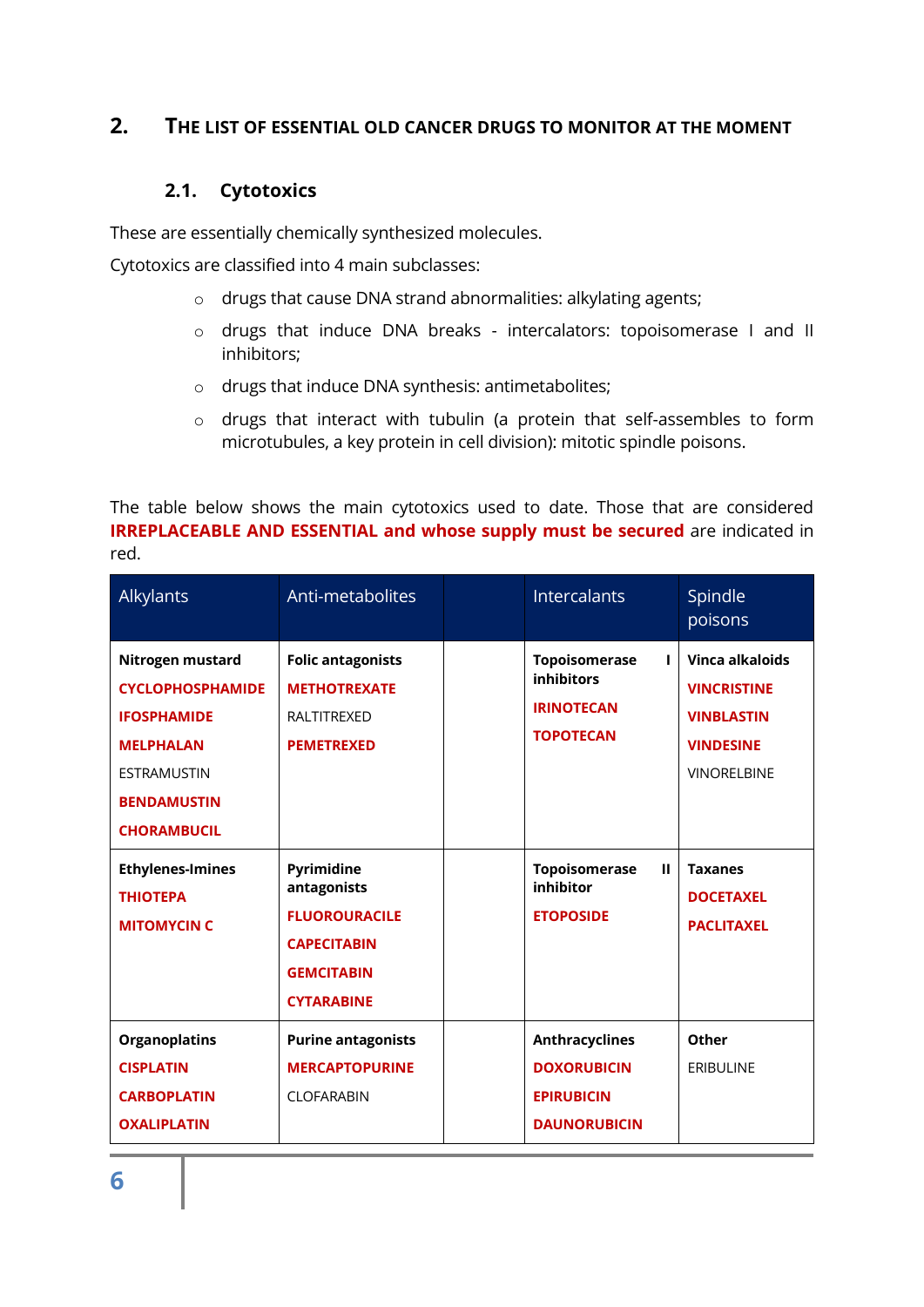|                                                  |                         | <b>IDARUBICIN</b>    |  |
|--------------------------------------------------|-------------------------|----------------------|--|
| Alkylo-sulfonates                                | <b>Purine analogues</b> | Anthracene-dione     |  |
| <b>BUSULFAN</b>                                  | <b>FLUDARABIN</b>       | <b>MITOXANTHRONE</b> |  |
| <b>PIPOBROMAN</b>                                | <b>CLADRIBINE</b>       |                      |  |
|                                                  | <b>PENTOSTATIN</b>      |                      |  |
| Nitroso-urea                                     | Other                   | Other                |  |
| <b>CARMUSTINE (BICNU)</b>                        | <b>HYDROXYCARBAMIDE</b> | <b>BLEOMYCINE</b>    |  |
| <b>LOMUSTINE (CCNU)</b>                          |                         |                      |  |
| Other                                            |                         |                      |  |
| <b>CHLORMETHINE</b>                              |                         |                      |  |
| <b>DACARBAZINE</b>                               |                         |                      |  |
| <b>PROCARBAZINE</b>                              |                         |                      |  |
| <b>Multiple mechanisms</b><br><b>AZACITIDINE</b> |                         |                      |  |

## <span id="page-6-0"></span>**2.2. Monoclonal antibodies**

Monoclonal antibodies (mAbs) are used in multidrug therapy in combination with cytotoxic drugs. They have a specific mechanism of action by binding to cell surface receptors and blocking the transmission of the cell division message to the nucleus.

Monoclonal antibodies, produced by biotechnology, have suffered less from supply tensions to date, because they are still, even as biosimilars $4$ , economically viable.

Not all monoclonal antibodies are in the public domain and many are still marketed by the companies of origin.

However, it will be important, as they fall into the public domain (which is already the case for some), to ensure a certain autonomy for the European Union (transfer and search for operators on European territory).

As a first step, the Academy considers that the following mAbs should be secured:

- o **TRASTUZUMAB** in adjuvant breast cancer in patients identified as HER +++ ;
- o **RITUXIMAB** in onco-haematology ;

 $4$  A biosimilar medicine is a medicine which, like any biological medicine, is produced from a cell or living organism or derived from them. Its efficacy and adverse effects are equivalent to those of its reference biological medicine. Its marketing authorisation meets strict regulatory requirements to demonstrate that its pharmaceutical quality, efficacy and adverse effects are clinically equivalent to those of the reference biologic. It is possible to change a biological medicinal product by another one appearing on the list of biosimilar medicinal products established by the ANSM, which defines interchangeability3. This change must be decided between the doctor and the patient. (Source; HAS https://www.has-sante.fr/jcms/c\_2807411/fr/lesmedicaments-biosimilaires)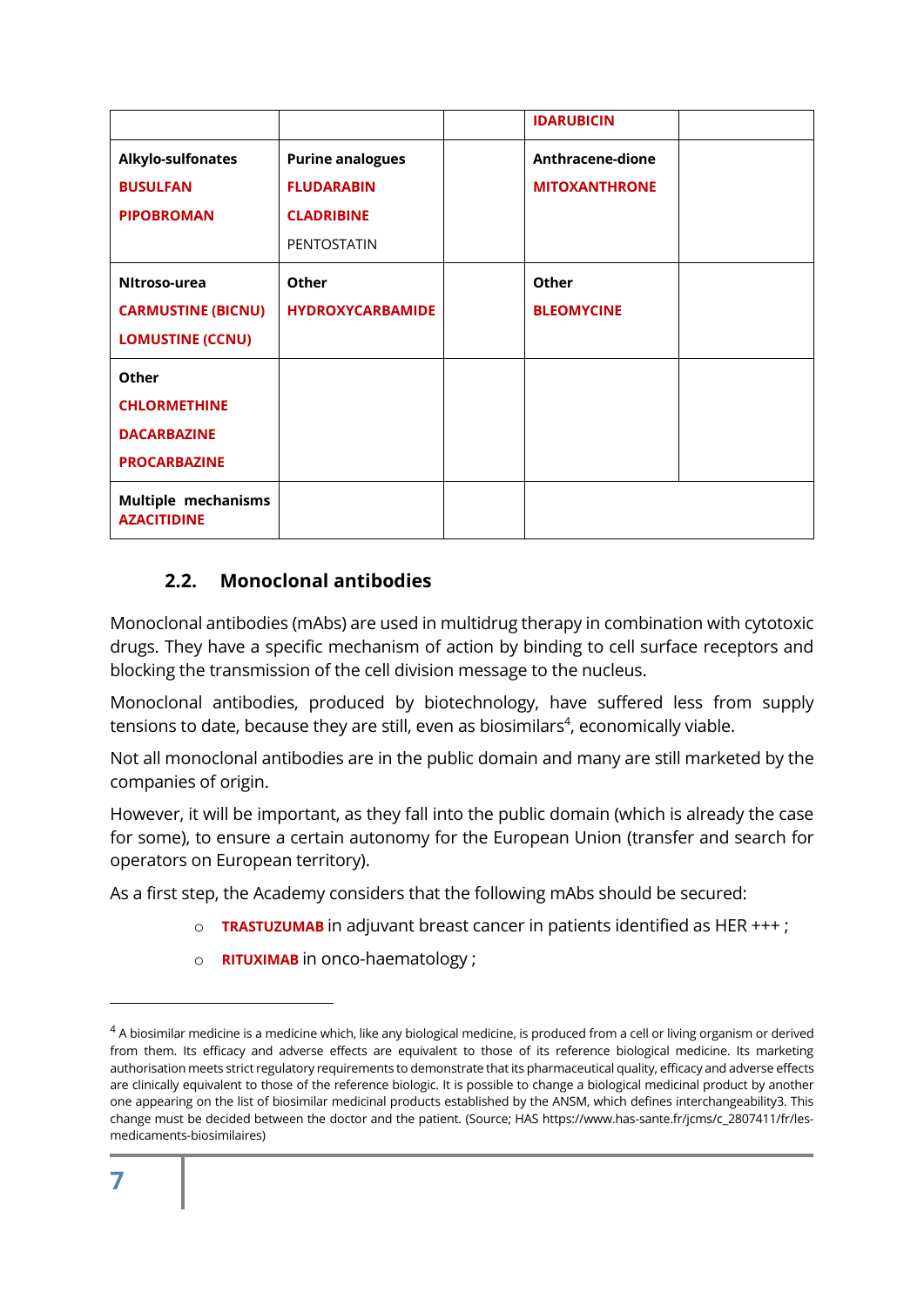o **NIVOLUMAB:** it is essential in many protocols and in many cancers (melanoma, lung).

When the Academy surveyed hospital pharmacists in Europe with the help of the EAHP (European Association of Hospital Pharmacists), the monoclonal antibodies cited as sensitive, in addition to the three previously mentioned, were **PEMBROLIZUMAB**, **DURVALUMAB AND BEVACIZUMAB**.

List of the main current mAbs

| DCI                  | Indications in cancer <sup>5</sup>                          |  |  |
|----------------------|-------------------------------------------------------------|--|--|
| ALEMTUZUMAB          | chronic lymphocytic leukaemia                               |  |  |
| <b>BEVACIZUMAB</b>   | Colorectal, breast, bronchial,<br>kidney                    |  |  |
| <b>CATUMAXOMAB</b>   | Neoplastic ascites                                          |  |  |
| <b>CETUXIMAB</b>     | Colorectal, head and neck                                   |  |  |
| <b>DURVALUMAB</b>    | Extended stage small cell lung<br>cancer (ES-SCLC)          |  |  |
| <b>IPILIMUMAB</b>    | melanoma                                                    |  |  |
| <b>NIVOLUMAB</b>     | Melanoma, lung                                              |  |  |
| <b>OFATUMUMAB</b>    | chronic lymphocytic leukaemia                               |  |  |
| PANITUMUMAB          | colorectal                                                  |  |  |
| <b>PEMBROLIZUMAB</b> | Melanoma, non-small cell lung<br>cancer, Hodgkin's lymphoma |  |  |
| <b>RITUXIMAB</b>     | Lymphoma, chronic lymphocytic<br>leukaemia                  |  |  |
| <b>TRASTUZUMAB</b>   | Breast, stomach                                             |  |  |

<sup>&</sup>lt;sup>5</sup> For many of these mAbs, the indications are constantly evolving; the main fields of indications are listed in this table, for example.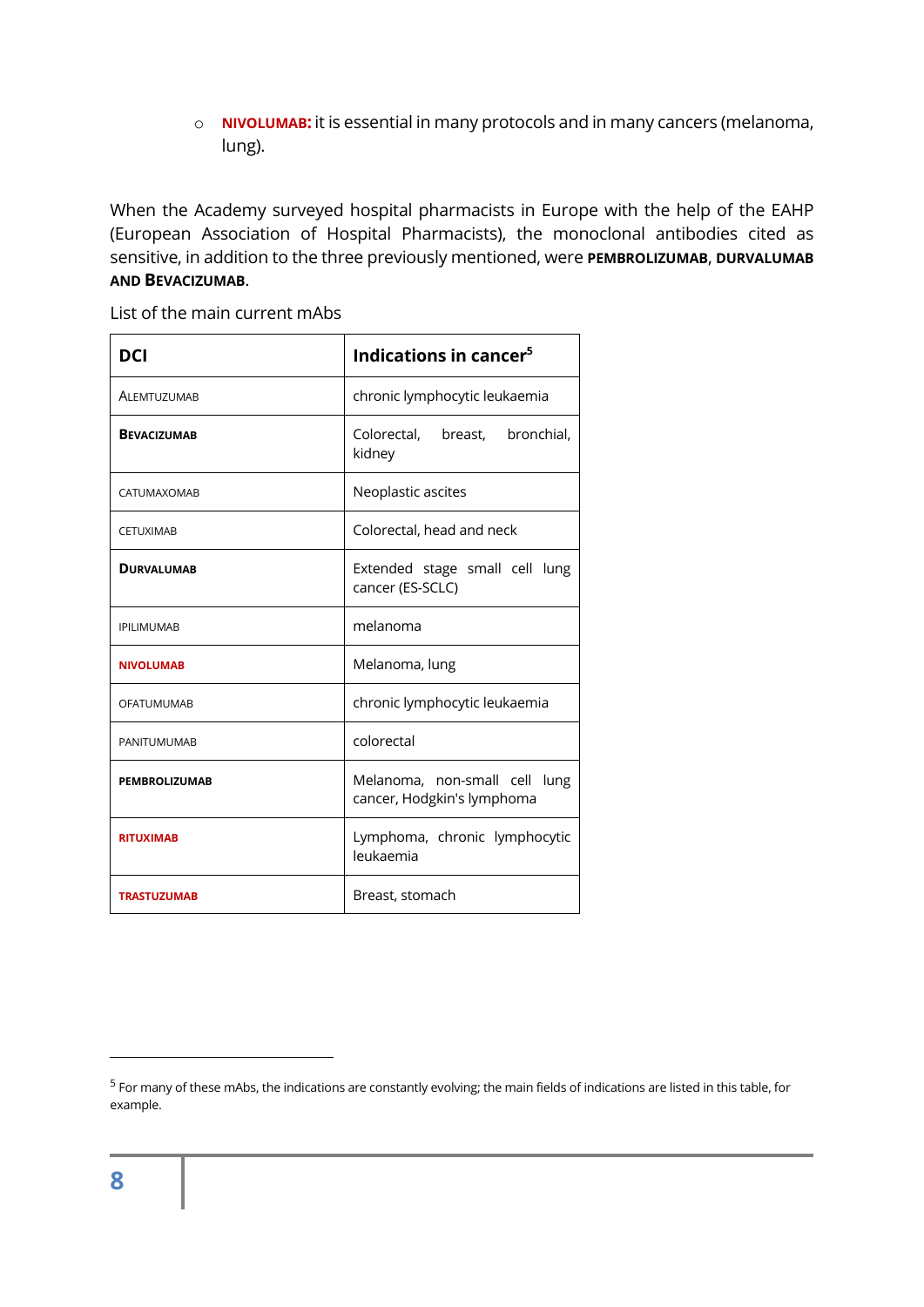## **2.3. Hormone therapy**

<span id="page-8-0"></span>The aim of hormone therapy is to inhibit hormone-stimulated tumour growth. In fact, the effects of physiological hormones may be suppressed in several ways

- suppression of hypothalamic stimulin production (chemical castration);
- inhibition of the synthesis of the hormones involved in the endocrine glands;
- receptor blockage.

Hormone therapy is mainly used for breast and prostate cancer.

### **2.3.1. Prostate cancer**

<span id="page-8-1"></span>The aim of hormone therapy in this cancer is to suppress the action of androgens.

There are several possible ways:

- chemical castration (LH-RH analogues);
- inhibition of androgen synthesis ;
- anti-androgens ;
- oestrogens : (discontinued).

Treatment of first-line metastatic disease is usually a combination of castration with an antiandrogen.

| LH-RH agonist      | Anti-androgens              | GnRH antagonist  | Inhibitors of androgen<br>synthesis |
|--------------------|-----------------------------|------------------|-------------------------------------|
| <b>BUSERILINE</b>  | <b>Steroidal</b>            | <b>DEGARELIX</b> | <b>ABITERONE ACETATE</b>            |
| <b>GOSERELIN</b>   | <b>CYPROSTERONE ACETATE</b> |                  |                                     |
| <b>LEUPRORELIN</b> | Non-steroidal               |                  |                                     |
| TRIPTORELIN        | Bicalutamide                |                  |                                     |
|                    | Nilutamide                  |                  |                                     |
|                    | flutamide                   |                  |                                     |

## **2.3.2. Breast cancer**

<span id="page-8-2"></span>The presence of receptors must first be demonstrated. This depends on the patient's hormonal conditions. Before the menopause, oestrogens are of ovarian origin (so a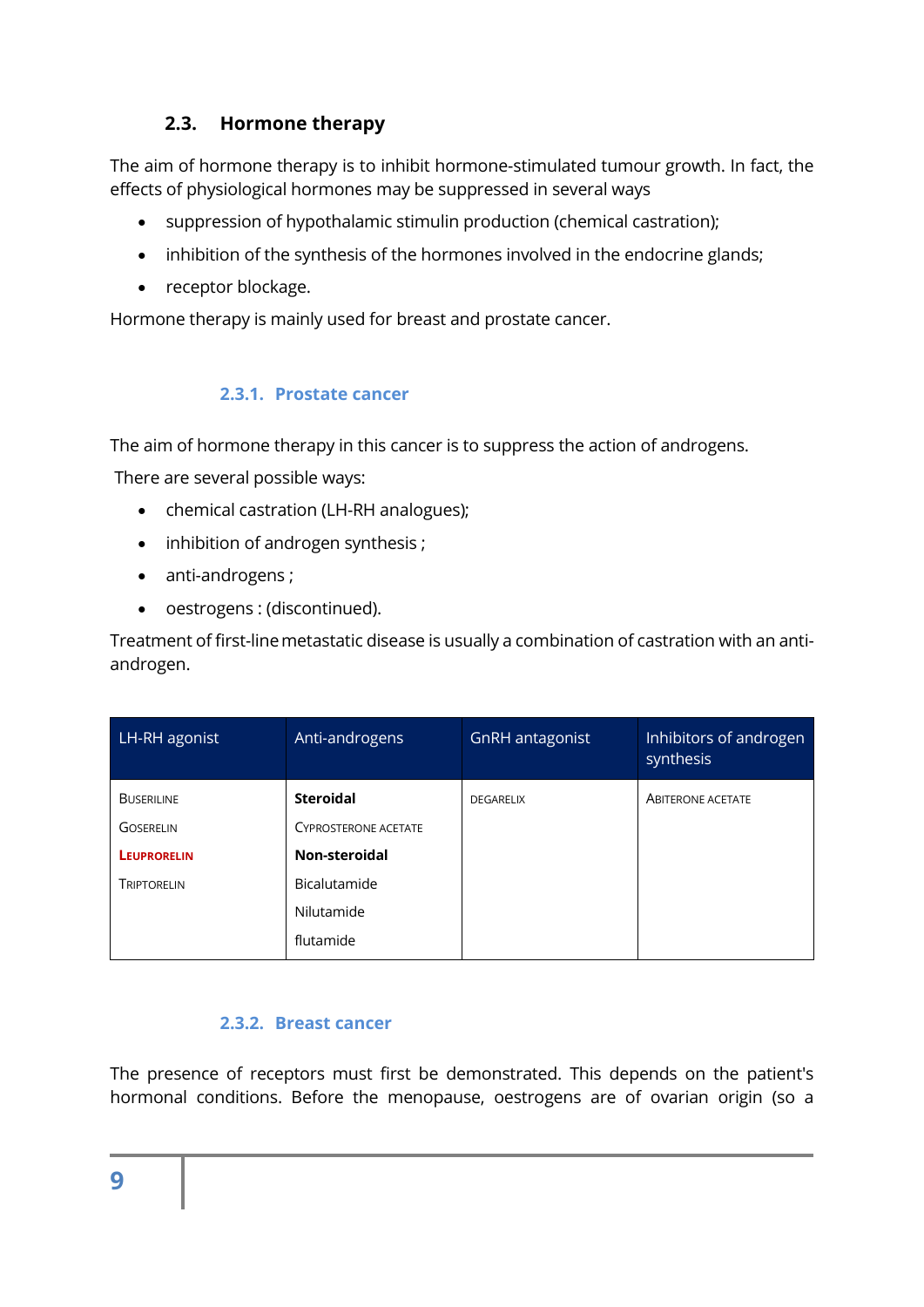pharmacological castration must be created) and after the menopause, oestrogens are derived from the conversion of androgens (aromatization).

| Anti-oestrogens    | Aromatase inhibitor |
|--------------------|---------------------|
| TAMOXIFEN          | LETROZOLE           |
| <b>FULVESTRANT</b> | <b>ANASTROZOLE</b>  |
|                    | EXEMESTANE          |

The two most commonly used molecules are TAMOXIFEN and ANASTROZOLE. They should therefore be monitored as a priority.

## <span id="page-9-0"></span>**2.4. Tyrosine kinase inhibitors (TKIs)**

TKI tyrosine kinases (TKs) are small molecules that are active in the intracellular environment of target transmembrane receptors.

The main advantage of these drugs is that they are taken orally, which means that they can be treated at home with fewer constraints and risks associated with intravenous administration. They are often not first-line treatments.

– The leader is **IMATINIB**. It is no longer protected by a patent and is on the market as a generic drug. It is essential for the treatment of gastrointestinal stromal tumours (GIST), chronic myeloid leukaemia (CML) and acute lymphoblastic leukaemia (ALL).

Currently, these molecules are not subject to ruptures of stock, whether they are still protected by a patent (the majority) or are already present as generic drugs. Their usefulness is increasing, particularly because of their use in out-patients. For these medicines, the European challenge is more to **ensure equal access to medicines for all European patients** due to the cost of these treatments.

When the Academy hospital pharmacists in Europe with the help of the EAHP (European Association of Hospital Pharmacists), the TKIs cited as sensitive, as well as molecules already present under generic status such as **IMATINIB, GEFITINIB, ERLOTINIB**, were molecules with recent marketing authorisation, such as: AFATINIB, IBRUTINIB, LORLATINIB, ALECTINIB

| DCI              | Mode of action        | Location of the cancer | Out-<br>patients/hospital |
|------------------|-----------------------|------------------------|---------------------------|
| <b>IMATINIB</b>  | <b>EGFR</b> inhibitor | GIST, CML, ALL         | Out-patients              |
| <b>ERLOTINIB</b> | <b>EGFR</b> inhibitor | NSCLC/pancreas         | Out-patients              |

### **List of Inhibitors on the market**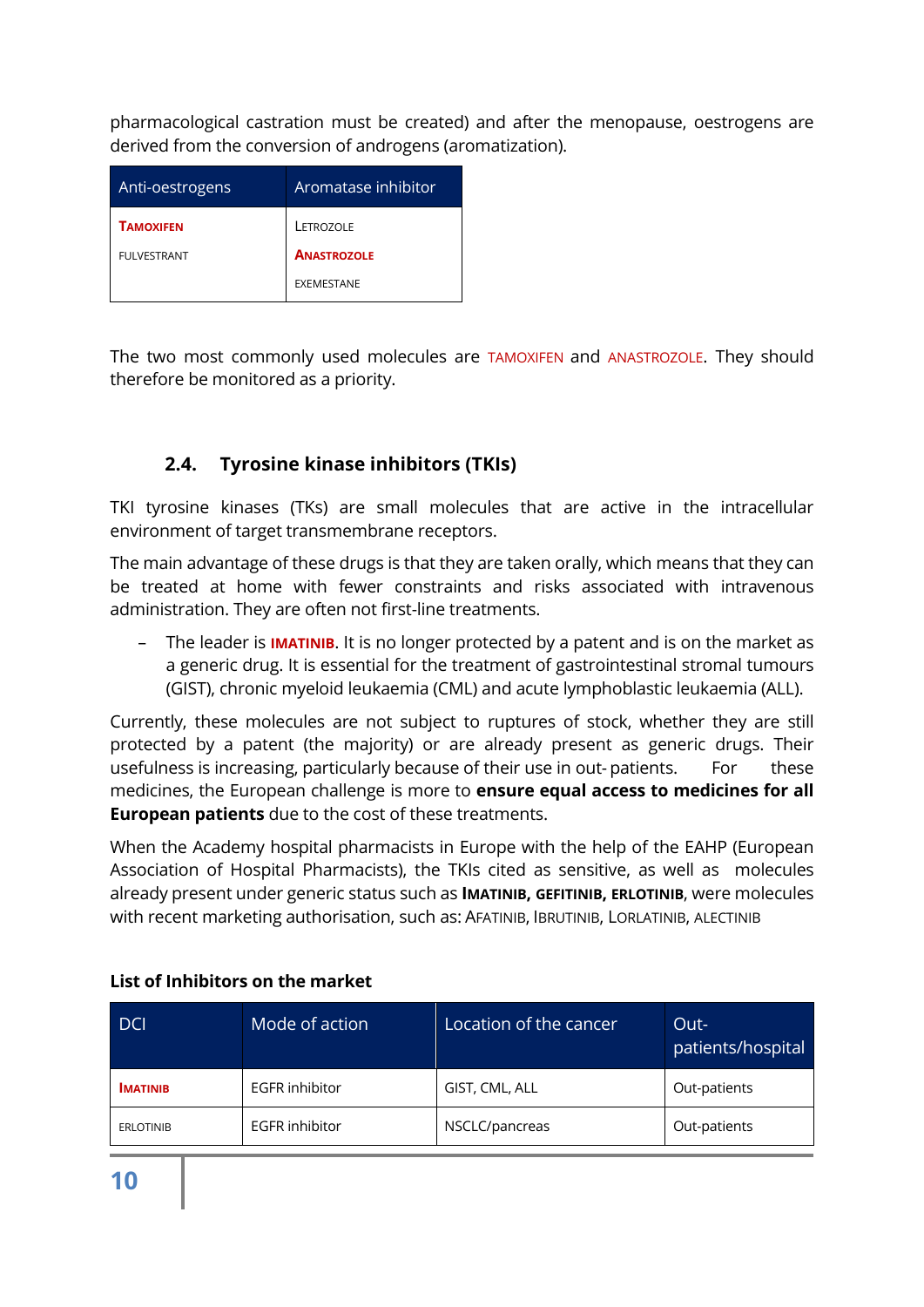| <b>AFATINIB</b>    | <b>EGFR</b> inhibitor     | <b>NSCLC</b>                                    | Out-patients |
|--------------------|---------------------------|-------------------------------------------------|--------------|
| <b>BRUTINIB</b>    | <b>EGFR</b> inhibitor     | CLL, mantle cell lymphoma                       | Out-patients |
| <b>LORLATINIB</b>  | <b>EGFR</b> inhibitor     | <b>NSCLC</b>                                    | Out-patients |
| <b>ALECTINIB</b>   | EGFR inhibitor =HER1)     | <b>NSCLC ALK</b>                                | Out-patients |
| <b>GEFITINIB</b>   | <b>EGFR</b> inhibitor     | <b>NSCLC</b>                                    | Out-patients |
| <b>SUNITINIB</b>   | Multikinase inhibitor     | Advanced kidney in first line                   | Out-patients |
| <b>SORAFENIB</b>   | Multikinase inhibitor     | Advanced kidney/hepatocellular<br>stage Child A | Out-patients |
| LENALINOMIDE       | Anti-TNF alpha            | Refractory multiple myeloma                     | hospital     |
| EVEROLIMUS         | Selective m-TOR inhibitor | Kidney                                          | Out-patients |
| <b>LAPATINIB</b>   | <b>TKI</b>                | HER2+++ breast                                  | Out-patients |
| <b>ABIRATERONE</b> | Anti-androgens            | prostate                                        | Out-patients |
| VERUMAFENIB        | MPAkinase inhibitor       | <b>BRAF-mutated melanoma</b>                    | Out-patients |
| Crizotinib         | TKI                       | <b>NSCLC ALK</b>                                | Out-patients |
| VANTETANIB         | <b>TKI</b>                | thyroid                                         | Out-patients |
| <b>AXITINIB</b>    | Multikinase inhibitor     | Kidney                                          | Out-patients |
| <b>REGORAFENIB</b> | Multikinase inhibitor     | <b>JRCm</b>                                     | Out-patients |
| <b>IDELALISIB</b>  | PI3K delta inhibitor      | LLC                                             | Out-patients |
| <b>BOSUTINIB</b>   | <b>TKI</b>                | <b>LMC</b>                                      | Out-patients |

- List of acronyms
- NSCLC: Non-small cell lung cancer
- ALK; translocation of the ALK gene
- CLL: chronic lymphocytic leukaemia
- CML: chronic myeloid leukaemia
- ALL: acute lymphoblastic leukaemia
- mRCC: Metastatic Colorectal Cancer
- GIST: gastrointestinal stromal tumour

## <span id="page-10-0"></span>**2.5. immunostimulant: BCG maintenance therapy in superficial bladder tumours.**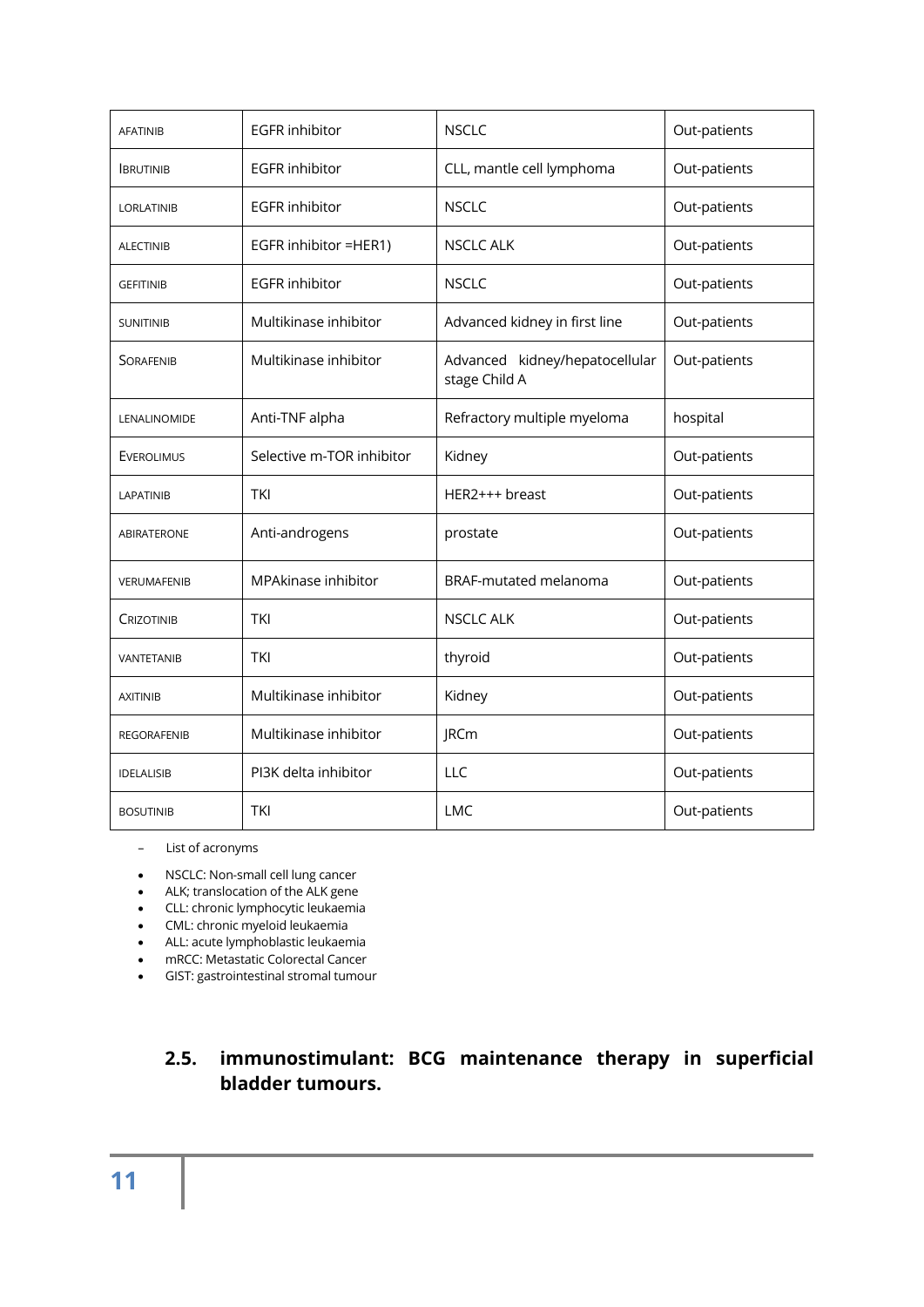Since their first use by Morales in 1976, intravesicular bacillus Calmette-Guérin (BCG) instillations have become the gold standard treatment for bladder tumours at high risk of recurrence and progression<sup>6</sup>. In T1G3 tumours, which are the most aggressive, BCG therapy allows a 5-year recurrence-free survival rate of over 80% with bladder preservation.

This BCG is administered directly into the bladder by instillation.

**The chronic unavailability of BCG** in this form (bladder instillation) is a real public health problem.

The supply of intravesicular BCG was very restricted between 2012 and 2017 due to production problems for the main drug on the market at the time, Immucyst® (Sanofi), and too low a volume of production for the alternatives.

The situation improved in 2017, notably due to the acceleration of production of an alternative to Immucyst®, BCG-Medac®, and the importation of Canadian units of Oncotice®).

Only one laboratory in Europe (MEDAC) currently supplies the entire European market.

The National Academy of Pharmacy considers this fragility of supply to be a cause for concern and suggests that the European Union should develop a strategy to increase the number of operators in this market.

## <span id="page-11-0"></span>**2.6. Arsenic trioxide and ATRA**

**ARSENIC TRIOXIDE**: For the French High Authority for Health (AVIS SUR LES MÉDICAMENTS - - (HAS sept.15, 2017) its clinical interest is important in the treatment of acute promyelocytic leukaemia in combination with **ALL-TRANS-RETINOIC ACID** (ATRA)

The combination of ATRA and arsenic trioxide is a first-line treatment in this indication.

The Academy is concerned about arsenic trioxide, as worldwide demand has been steadily increasing in recent years, due to extensive research in other tumour locations. Particular attention must be paid to securing the supply for the European Union.

## <span id="page-11-1"></span>**3. SUPPORTIVE AND ADJUVANT TREATMENT**

## **3.1. Supportive treatments**

<span id="page-11-2"></span>As mentioned above, cancer treatments are particularly taxing for patients, who suffer serious side effects. Certain associated drugs must be given in combination with the anti-

<sup>6</sup> Bladder tumours, Immunotherapy, BCG, maintenance treatment. Authors: Michael PEYROMAURE, Marc ZERBIB Reference: Prog Urol, 2004, 14, 105-108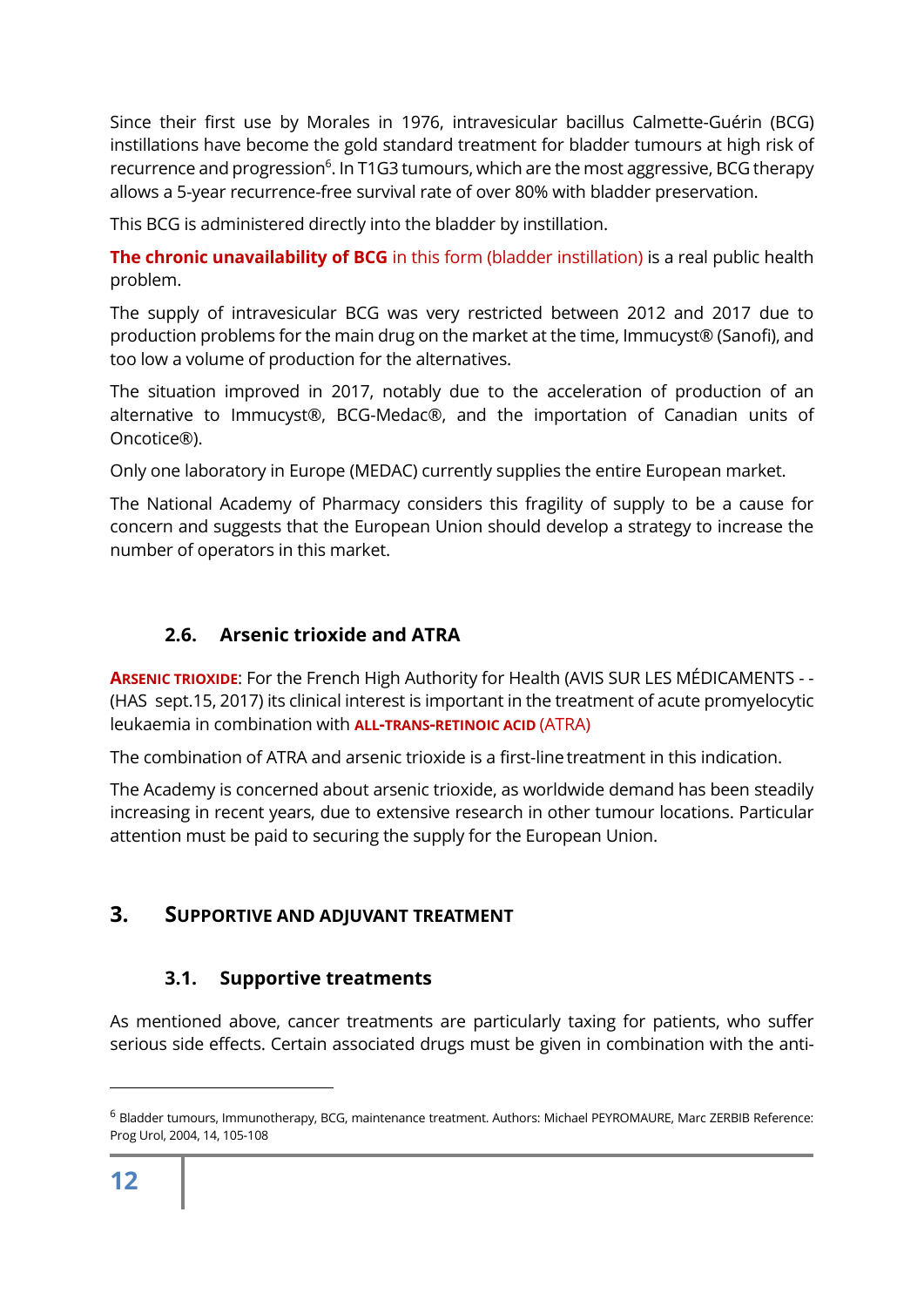cancer molecules themselves to attenuate their severity and also to facilitate the continuation of the treatment.

Supportive care drugs are used in a variety of situations

| <b>SYMPTOMS</b>            |                                                                                                                                           | <b>MEDICINES</b>                                                                                                                                                                    |
|----------------------------|-------------------------------------------------------------------------------------------------------------------------------------------|-------------------------------------------------------------------------------------------------------------------------------------------------------------------------------------|
| Pain                       | Pain management (level 2 and 2)<br>Stage 1 or 2 for mucositis                                                                             | Morphine<br>(MORPHINE,<br><b>FENTANYL)</b>                                                                                                                                          |
| Alopecia                   | Highly<br>alopecising<br>drugs:<br>(epirubicin,<br>antracyclines<br>doxorubicin,<br>daunorubicin),<br>taxanes (docetaxel, paclitaxel)     |                                                                                                                                                                                     |
| <b>Muciosal infections</b> | drugs<br>involved:<br>Anticancer<br>cyclophosphamide,<br>taxanes,<br>anthracyclines, methotrexate, 5-<br>FU continuous infusion           | Antifungal<br>treatments<br>(fluconazole per os 50 to 100mg/d)<br>Antiviral (anti-herpetic) treatments<br>Painkillers                                                               |
| Myelotoxicity              | Mechanism:<br>destruction<br>of<br>differentiating<br>haematopoietic<br>cells<br>anaemia,<br>stem<br>leuconeutropenia<br>thrombocytopenia | Erythropoietin (=EPO)<br>Darbepoetin<br>Haematopoietic growth factors: G-<br><b>CSF</b><br>(granulocyte<br>colony<br>stimulating factor): FILGRASTIM,<br>pegfilgrastim, lenograstim |
| Infections                 | Major risk in cancer patients,<br>especially in case of neutropenia/<br>Bacterial infections most often<br>(90%): staphylococcus          | Broad-spectrum antibiotic therapy                                                                                                                                                   |
| Nausea/vomiting            | One of the most feared side<br>effects: almost systematic: early or<br>delayed,<br>immediate<br>N/V,<br>anticipated                       | <b>Corticosteroids:</b><br><b>DEXAMETHASONE</b><br><b>PREDNISONE / PREDNISOLONE /</b><br><b>METHYLPREDNISOLONE</b>                                                                  |
|                            |                                                                                                                                           | <b>Dopamine antagonists</b>                                                                                                                                                         |
|                            |                                                                                                                                           | Anti-5HT3<br>$=$<br>Setrons:<br><b>ONDANSETRON</b> , granisetron,<br>Anti-NK1: aprepitant                                                                                           |
| Skin toxicity              |                                                                                                                                           | Benzoyl peroxide<br><b>DERMOCORTICOIDS</b><br>(erythromycin,<br>Topical<br>clindamycin) or oral (doxycycline)<br><b>TBAs</b>                                                        |
|                            |                                                                                                                                           |                                                                                                                                                                                     |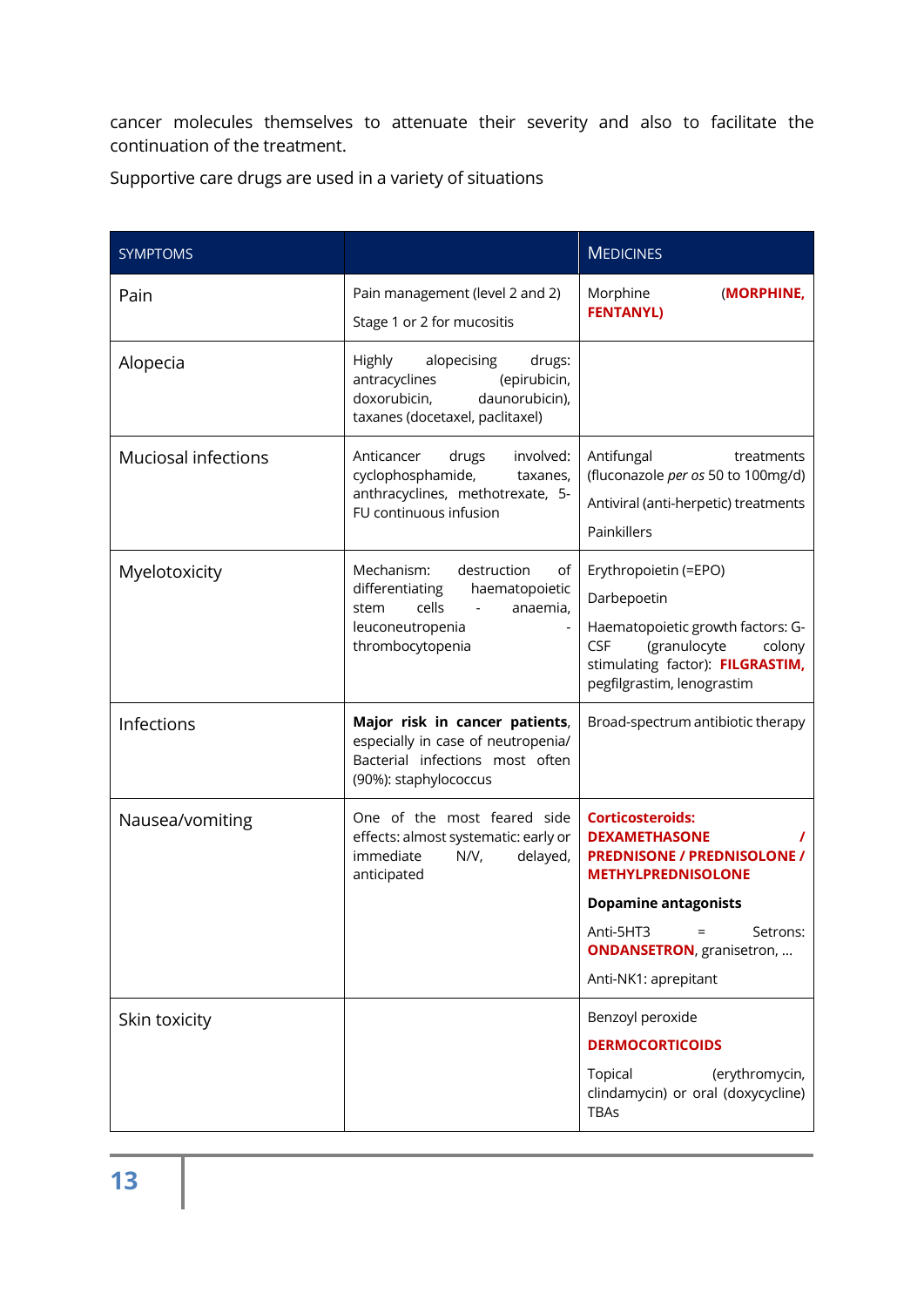| Urinary toxicity | risks<br>toxicity<br>of<br>urinary<br>oxazaphosphorines | <b>MESNA (UROMITEXAN®)</b> is used<br>in the management of |
|------------------|---------------------------------------------------------|------------------------------------------------------------|
| Other toxicity   |                                                         | Folinic<br><b>(CALCIUM</b><br>salvage<br><b>FOLINATE)</b>  |

## <span id="page-13-0"></span>**3.2. Adjuvant treatment**

#### **CALCIUM FOLINATE** :

- Increased cytotoxicity of fluorouracil. Disodium folinate potentiates the action of fluorouracil used in the palliative treatment of colorectal carcinoma.
- Prevention of methotrexate-induced toxicity. Disodium folinate is used to reduce toxicity and counteract the action of folic acid antagonists, such as methotrexate. This procedure is known as folinic rescue.

## <span id="page-13-1"></span>**4. EXAMPLES OF WIDELY USED PROTOCOLS**

• Example of the **FEC 50, 75, or 100** protocol: D1 to D21, 3 or 4 cycles followed by 3 or 4 cycles of docetaxel (Taxotere®) - in breast cancer

| <b>FEC 100</b>          | $D$ (mg/m2)       | <b>Track</b>       |
|-------------------------|-------------------|--------------------|
| <b>FLUOROURACIL</b>     | 500               | 20 min IV infusion |
| <b>EPIRUBICIN</b>       | 50, or 75, or 100 | 20 min IV infusion |
| <b>CYCLOPHOSPHAMIDE</b> | 500               | 20 min IV infusion |

• Example of **FOLFOX4 FOLINATE** Fluorouracil **OXALIPLATIN** = D1 - D14, 6 cycles minimum in adjuvant and metastatic colorectal cancer, in locally advanced or metastatic gastric cancer, in locally advanced or metastatic esophageal cancer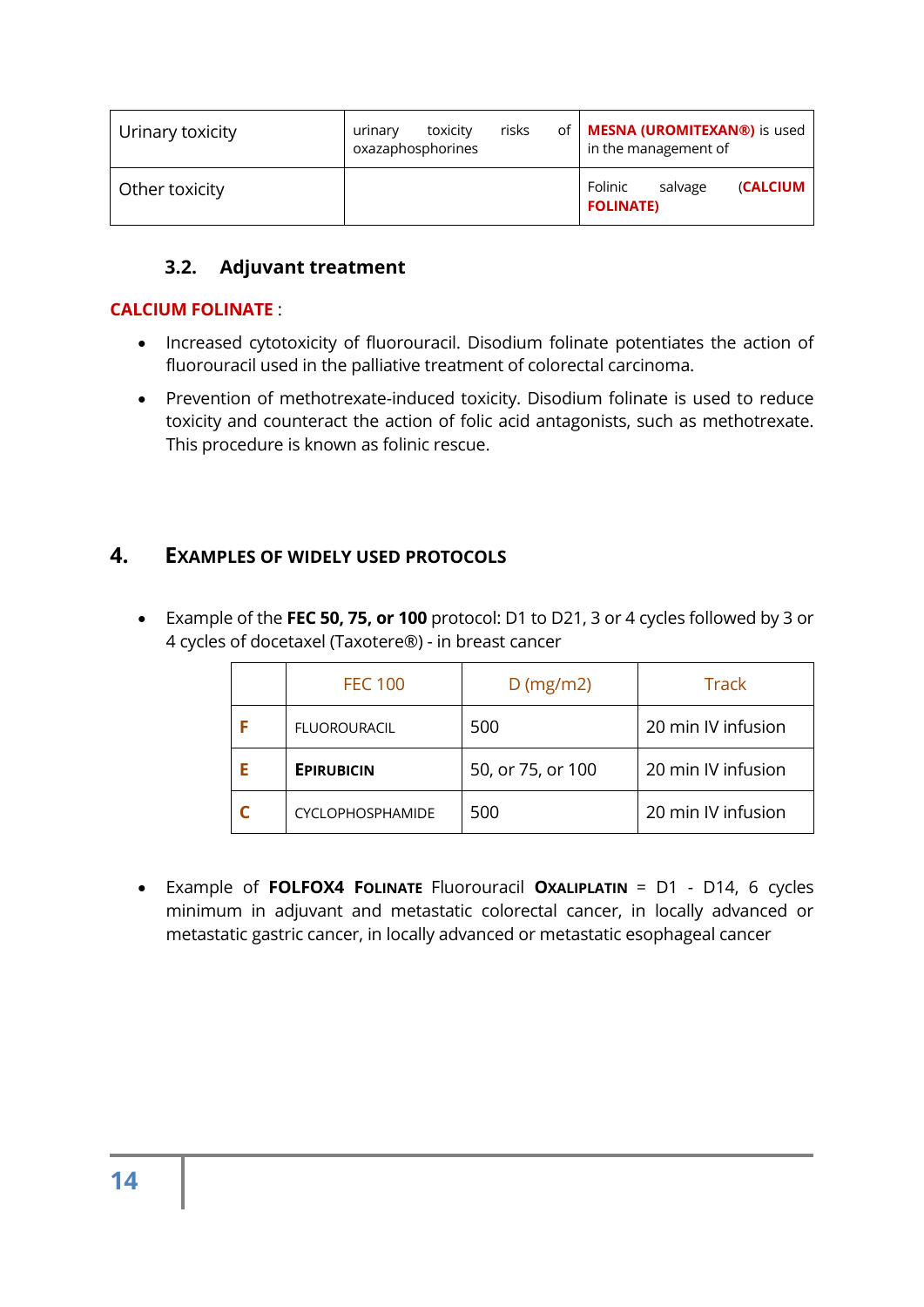## <span id="page-14-0"></span>**5. CHECKLIST**

#### **THE MOLECULES THAT ARE PARTICULARLY USED IN TERMS OF VOLUME ARE SHOWN IN RED.**

#### **NEARLY "ORPHAN" MOLECULES ARE SHOWN IN GREEN**

| <b>DCI</b>                             |                                                                                                                                                                                                                          |
|----------------------------------------|--------------------------------------------------------------------------------------------------------------------------------------------------------------------------------------------------------------------------|
|                                        | rational/rationale<br>Essential: present in many protocols e.g. Breast (FAC protocol) -                                                                                                                                  |
| <b>ADRIAMYCIN</b>                      | haematological cancers (substitutable with epirubicin)                                                                                                                                                                   |
|                                        | Indispensable in hormone-dependent breast cancer in postmenopausal                                                                                                                                                       |
| <b>Anastrozole</b>                     | women - in many reference protocols                                                                                                                                                                                      |
| <b>ATRA/all-trans-retinoic acid</b>    | Essential in some haematological cancers                                                                                                                                                                                 |
| azacitidine                            | Essential in haematology Acute leukaemia and myelodysplastic<br>syndrome (AML) - attention to current tension in the USA                                                                                                 |
| <b>BCG</b> (intravesical instillation) | One of the two essential medical treatments for bladder cancer (in situ) -<br>together with mitomycin (both intravesical, in case of rupture remaining<br>solution = cystectomy) - only one manufacturer in Europe MEDAC |
| bendamustine                           | Essential in haematology: LLEC first line, myeloma first-line and as an<br>alternative to marrow transplantation and for certain patients for whom<br>thalidomide is contraindicated and LMNH if rituximab fails         |
| bleomycin                              | Essential in several protocols for curable cancers e.g. curable testicular<br>cancer in young subjects (BEP protocol) and ABVD protocol in<br>lymphoma                                                                   |
| busulfan                               | Indispensable: limited but essential in pre-transplant conditioning of<br>haematopoietic stem cells                                                                                                                      |
| capecitabine                           | Essential: oral alternative to 5 FU, included in simplified protocol for<br>digestive and breast cancer                                                                                                                  |
| carboplatin                            | Indispensable: used in ovarian, head/neck, small cell bronchial cancer<br>protocols and especially involved in several treatments of rare paediatric<br>cancers, retinoblastoma, neuroblastoma, Wilmes tumour            |
| carmustine (BICNU)                     | Indispensable in many haematological indications (many protocols):<br>multiple myeloma and L Hodgkin and LMNH                                                                                                            |
| chlorambucil                           | Essential: used in LLC maintenance and small LLC                                                                                                                                                                         |
| chlormethine/metchlorethamine          | ATTENTION Almost untraceable, cyclophosphamide substitution in<br>$Hodgkin = but 30\%$ loss of chance of cure for a curable cancer!                                                                                      |
| <b>CISPLATIN</b>                       | Indispensable in many cancers - many protocols in upper GI cancers<br>(esophagus/stomach), in NAPC bronchial cancer and head/neck cancer<br>+ BEP reference treatment (testis)                                           |
| cladribine                             | Indispensable in haematology and almost an orphan                                                                                                                                                                        |
| Corticosteroids                        | FUNDAMENTAL: Several products: dexamethasone, hydrocortisone,<br>prednisone. Essential: chemo (haematology); chemically induced<br>vomiting treatments                                                                   |
| <b>CYCLOPHOSPHAMIDE</b>                | Indispensable in many cancers - breast - FEC/FAC protocol -<br>haematology protocols + basis for treatment of many sarcomas - little<br>research AC protocol)                                                            |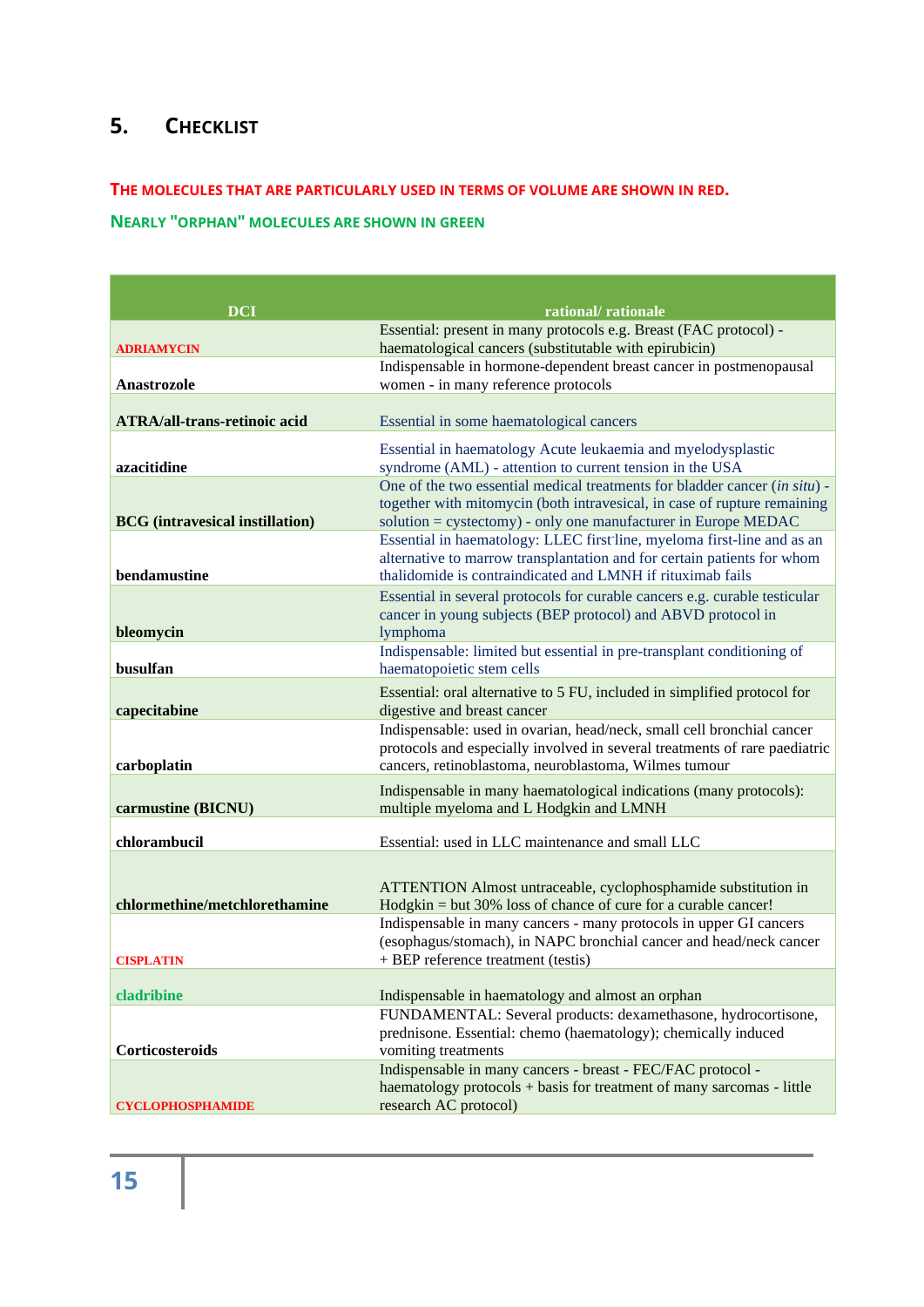| cytarabine                      | Indispensable induction protocol for AML and prevention of meningeal<br>relapse of AML and ALL - intrathecal) product formulation problem -<br>very viscous - hydrophobic - difficult to manufacture |
|---------------------------------|------------------------------------------------------------------------------------------------------------------------------------------------------------------------------------------------------|
| dacarbazine                     | Essential in Dermatological Cancers (almost orphan)                                                                                                                                                  |
| dactinomycin                    | Indispensable used in paediatric cancers                                                                                                                                                             |
| daunorubicin                    | Indispensable quasi-orphan - AML induction protocol<br>Indispensable for many cancers - ex-breast cancer -+ lung cancer - non-                                                                       |
| docetaxel                       | small cell, gastric cancer - in prostate - reference product in prostate -<br>widely used in France                                                                                                  |
| <b>DOXORUBICIN = ADRIAMYCIN</b> | Indispensable in many cancers                                                                                                                                                                        |
| <b>EPIRUBICIN</b>               | Indispensable in many cancers; e.g. in breast cancer -FEC) less<br>cardiotoxic than doxorubicin                                                                                                      |
| erlotinib                       | in the CBNAC and in the pancreatic cancer                                                                                                                                                            |
| etoposide                       | Indispensable Major product: many haematology protocols, part of the<br>reference protocol for curable testicular cancer                                                                             |
| fludarabine                     | Indispensable LLC interest oral form allows out-patient chemotherapy-<br>few industrial operators a priori                                                                                           |
|                                 |                                                                                                                                                                                                      |
| <b>FLUOROURACIL(5-FU)</b>       | Essential in many multi-drug cancers - reference treatment - examples:<br>digestive cancer FOLFOX FOLFIRI protocol, breast cancer (FEC)                                                              |
| gemcitabine                     | Indispensable, major in pancreatic (reference treatment) $+$ other cancers<br>(breast, etc.)                                                                                                         |
| hydroxycarbamide/hydroxyurea    | essential in myeloproliferative syndrome - and very important in sickle<br>cell disease                                                                                                              |
| idarubicin                      | Essential: near orphan - haematology - oral form                                                                                                                                                     |
| <b>IFOSFAMIDE</b>               | Indispensable, similar to cyclophosphamide: numerous high dose<br>protocols in sarcoma (osteosarcoma)                                                                                                |
| <b>Imatinib</b>                 | Essential : newly genericized - essential in the treatment of GIST and<br>$CML + ALL$                                                                                                                |
|                                 |                                                                                                                                                                                                      |
| irinotecan                      | Indispensable : colorectal cancer, alternative to oxaliplatin (FOLFOX)                                                                                                                               |
| <b>Leuprorelin</b>              | Essential hormone therapy , hormone-dependent prostate cancer                                                                                                                                        |
| <b>lomustine (UNFC)</b>         | Indispensable quasi-orphan - haematology - and brain tumours - oral<br>chemo)                                                                                                                        |
| melphalan                       | Essential in myeloma and especially in transplant conditioning                                                                                                                                       |
| mercaptopurine                  | Essential: quasi-orphan/induction and maintenance chemotherapy<br><b>AML/ANL</b>                                                                                                                     |
| <b>Mesna</b>                    | Essential to prevent haemorrhagic cystitis in treatment with<br>cyclophosphamide and high-dose ifosfamide                                                                                            |
| methotrexate                    | Indispensable in medium-dose protocols for osteosarcoma and<br>lymphoma, and Hodgkin's disease                                                                                                       |
| mitomycin                       | Indispensable quasi-orphan (rupture $+ BCG$ rupture $=$ no more medical<br>treatment bladder cancer                                                                                                  |
|                                 |                                                                                                                                                                                                      |